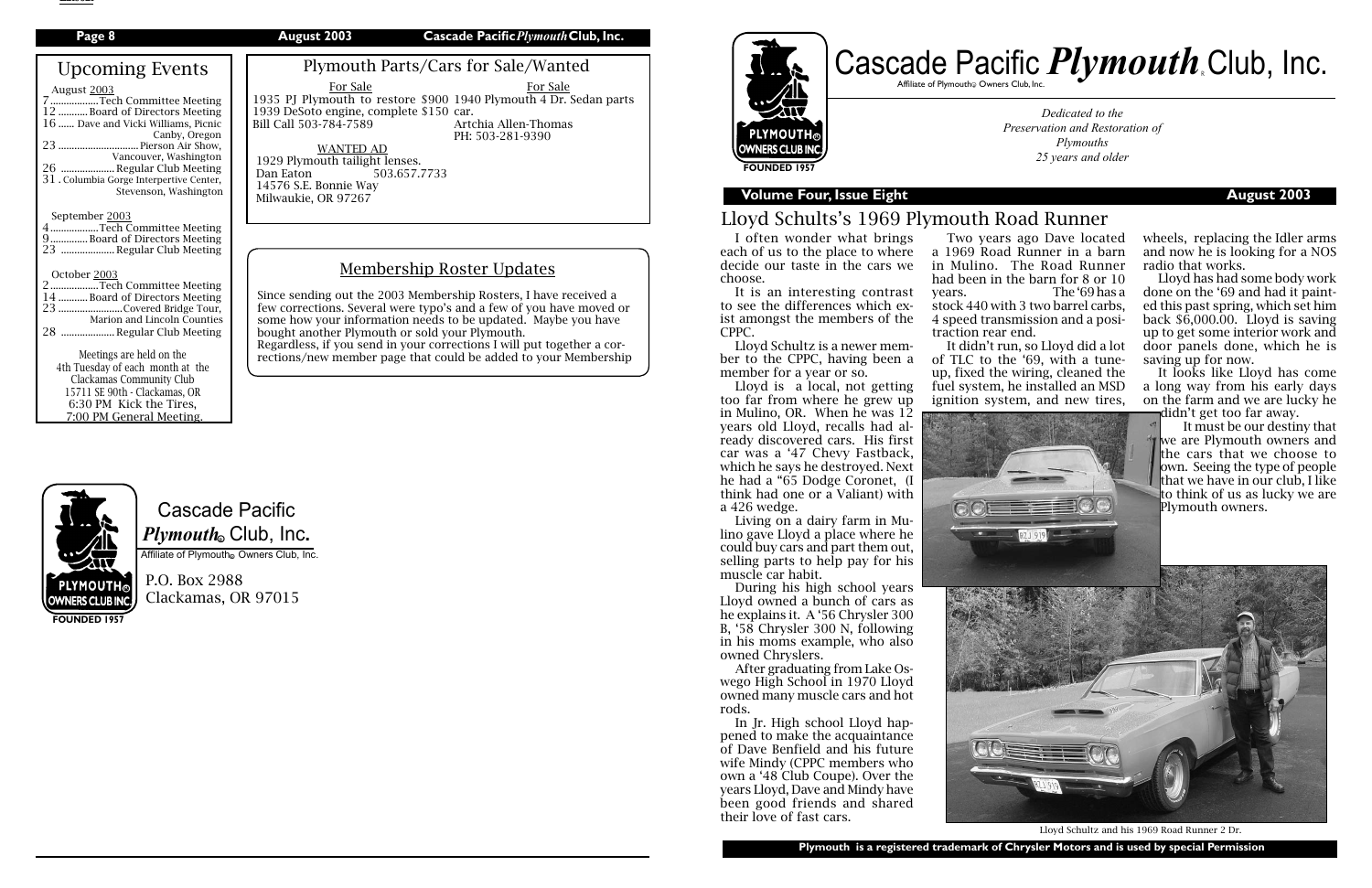| President Scott Farnsworth      |
|---------------------------------|
| PH:503-254-8300Portland, OR     |
| Vice PresidentDuanne Luckow     |
| PH:503-761-9411Portland, OR     |
| Secretary Vicki Williams        |
| PH:503-266-4287 Canby, OR       |
| Treasurer Dolores Call          |
| PH:503-698-2301Portland, OR     |
|                                 |
| PH:503-656-7779 Oregon City, OR |
|                                 |

## Standing Committees

Advertising Rates: Advertising is free to current Cascade Pacific Plymouth Club Members. Advertising Rate for Non- members is: \$10.00 per newsletter. one column by one inch. Photos accompanying classified ads are \$10.00 per newsletter inch buy 1 column (Black and White Only Discount Rates: Available to long term advertisements. Advertisements should be kept to Plymouth related services.



| Activities                    | Jerry Klinger      |
|-------------------------------|--------------------|
| PH:503-665-8330               | Gresham, OR        |
| Co-Membership.                | Bill Call          |
| PH:503-698-2301               | Clackamas, OR      |
| Co-Membership                 | John Sweeney       |
| PH:503-281-5159               | Portland, OR       |
| Newsletter                    | Mike Bade          |
| PH:503-653-8102               | Milwaukie, OR      |
| Refreshments Dennis Mowery    |                    |
| PH:503-760-3184               | Portland, OR       |
|                               |                    |
| Co-Tech Advisor  Jimmie Fox   |                    |
| PH:503-774-3441               | Portland, OR       |
| Co-Tech Advisor Dave Williams |                    |
| PH:503-266-4287               | Canby, OR          |
| Publicity                     | <b>Russ Ashley</b> |
| PH:503-666-5913               | Troutdale, OR      |

email/mail articles to: Mike Bade..............mdscbade@msn.com P.O. Box 2988- Clackamas, OR 97015

Membership: Cascade Pacific Plymouth Club, Inc. Membership dues are \$20.00 per calendar year and must hold a current membership to the National Plymouth Club. Membership runs Jan. 1 thru Dec 31.

# Officers 2003 CPPC July Regular Meeting Highlights

Bob Dimick arrived at the July meeting in his new 67 convertible that he rescued from storage. Bob and Jeanette have been looking for "any" Plymouth that was a driver and they really found a creampuff.

It was requested that members be provided with membership forms to carry with them so that they could hand them out to interested potential members. Also, a request was made to have some sort of business card prepared that members could place on windshields of Plymouths spotted in the field. Vicki Williams agreed to check in to a business card.

Mike Bade asked that members who receive awards and trophies for their cars please let him know so he can feature it in the newsletter. Mike also had brought to the meeting t-shirts commemorating the 2003 Coast to Coast Tour. Mike had made a wonderful design on both front and back and the shirts were a popular sale item at the meeting. The shirts would also be for sale at the Troutdale picnic and in Newport. The car flags that debuted for the Tiffany's picnic were also available to purchase.

Members were reminded if they got one for the picnic they needed to purchase it. The flags would also be for sale during the Coast to Coast Tour.

Jerry Klinger reminded members of the August activities; Dave and Vicki Williams' picnic on the 16th, the Pearson Air Show on the 23rd and the Columbia Gorge Interpretive Center car show on the  $31<sup>st</sup>$ . Jerry also gave the final report on the picnic for the 2003 Tour at Glen Otto Park in Troutdale. He reminded members to wear their name tags and tour t-shirts if they had one.

Raffle prizes were won by Jerry Klinger, Scott Farnsworth, Jimmie Fox, Keith Grendahl, Jerry Skinner and Joyce Catt (who managed to draw her own ticket!).

Scott Farnsworth introduced a jacket to the membership that he was having embroidered with the Club's logo. It was a two toned suede jacket and would cost about \$161.00 with embroidery. Since there was some interest in a lighter weight coat he presented a catalog for members to look at for other coat examples.

The membership was reminded that the bylaws require that a nominating committee be established in August in order to come up with a slate of new officers. Barbara Rice volunteered to be on that committee.

Do to a mixup, the evening's speaker will be rescheduled for another meeting. Look for Tanner Howell, from Radiance Auto Service talking about paintless dent repair to be speaking at a meeting in the near future.

*By Vicki Williams*

August Meeting Speaker

The guest speaker for August is CPPC member Tom Nachand. Tom will be sharing his experiences from the recent 2003 Coast to Coast tour.

Tom will share pictures from the tour and relay experiences from each leg of the tour.

On July 25th the National Plymouth Club's coast to coast tour stopped in Troutdale, OR. The CPPC hosted a potluck picnic for the those participating in the tour and our local club.

The weeks leading up to the potluck Jerry Klinger, CPPC Activities chairman, did most of the organizing and arranging all the details. Jerry and his wife Ann recruited anyone we could find. There volunteers responded with a tremendous. "we can do this", spirit and everyone pitched in.

A lot of the club members volunteered to bring food items and when they showed up it was with large dishes of and a variety of salads and desserts.

Those helpers from the CPPC Club who put forth extra effort include, Stephanie Willis, Lorraine Griffey and her daughter, Scott and Linda Farnsworth, John

Sweeney and Dennis and Jeanne Mowery. Some personal friends of Jerry and Ann who helped were Don and Pat Grant, Dick Wrobel, Sharon Kolb and Corrine Bush. Jerry say's he may have forgotten some other helpers, but assured it was a group effort.

 When all was done Jerry and his volunteers had served 152 people dinner. Jerry said he hoped that everyone had a good time and that he enjoyed the companionship of the folks on the national tour.

The cost to the local club for the potluck affair was just the rental fee for Glen Otto Park , which was \$110.00.

Jerry and Ann enjoyed putting the event together, although it was a challenge they hope everyone had an enjoyable evening with great company and food. *By Jerry Klinger*

Nancy Conner and Larry Catt (1946 4D), Don Sadler and Norma Ford (1953 Cranbrook convertible), Scott and Linda Farnsworth (1950 P-19 club coupe), John and Harriet Sweeney (1939 P-8 4D), Dennis and Carol Markovich (1938 4D sedan), Jeff and Sandy Jolly (1947 P-15 convertible), Randy and Marsha Holly (1949 Suburban), Harris and Doreen Berg ( 1968 Valiant), Mike and Donna Bade and Duanne Luckow.

The group leaving Troutdale were treated to a tour of Bill Call's hobby shop prior to hitting the road for the final destination, Newport, Oregon.

Driving through Lincoln City, the tour book asked drivers to "honk" when passing Tom Nachand's (CPPC's organizer of their leg of the tour) Oil Can Henry's business.

The marquee there welcomed

Plymouth Owners and gave an atta boy to Tom. A marquee at a restaurant south of Lincoln City also recognized Tom's efforts and acknowledged the Plymouth Club.

Then upon arrival at the Newport Shilo Inn another marquee welcomed Plymouth Owners. The group was completed in Newport with the arrival of Chuck and

driven; Gene and Shirley Bibber who drove 8,139.7 miles to and from the tour!

Also certificates were awarded to all those who completed the entire tour: Douglas and Joan Beals (Bristol, CN), Bill Call (Clackamas, OR), Carl and Jillaine Wegner (Grand Rapids, MN), Tom Nachand (Lincoln City, OR), Gene and Shirley Bibber (Gorham, ME), Larry LaBrack (Alpine, CA), Tom and Martha Caroll (Forest City, NC), Dennis, James and Joe Dupuis (Calabash, NC), Louis and Sandra Pippin (Muncie, IN), Wayne Page and Jon Hanus (Alma, NE), Wayne "Spanky" Cox (Effingham, IL), Don and Jane Palmer (Tolland, CT) and Leon and Peggy Bennett (Culver, IN). *By Vicki Williams*

Joan Hendricks from Corvallis for a total of 44 CPPC members and associates participating in the 2003 Coast to Coast Tour.

This number is even larger when you count the numerous club members who attended the picnic in Troutdale even though they weren't driving one of the

tour legs.

The Tour was completed with a banquet at the Shilo attended by approximately 100 people. Awards were handed out to the most Senior participant; our own Bill Call; the youngest participant; Maurice Middleton, age 7, from Fayetteville NC; hard luck; Tommy and Martha Carroll, Forest City, NC for multiple fuel pump replacements, vapor lock and even a fire!; longest distance





Tour participants get the chance to see Bill and Dolores Calls Plymouth collection





Group photo of 2003 Coast to Coast participants who completed the entire tour.



Sample of CPPC Embroidered Jacket



Tom Nachand spoke breifly at the banquet for the Coast to Coast Tour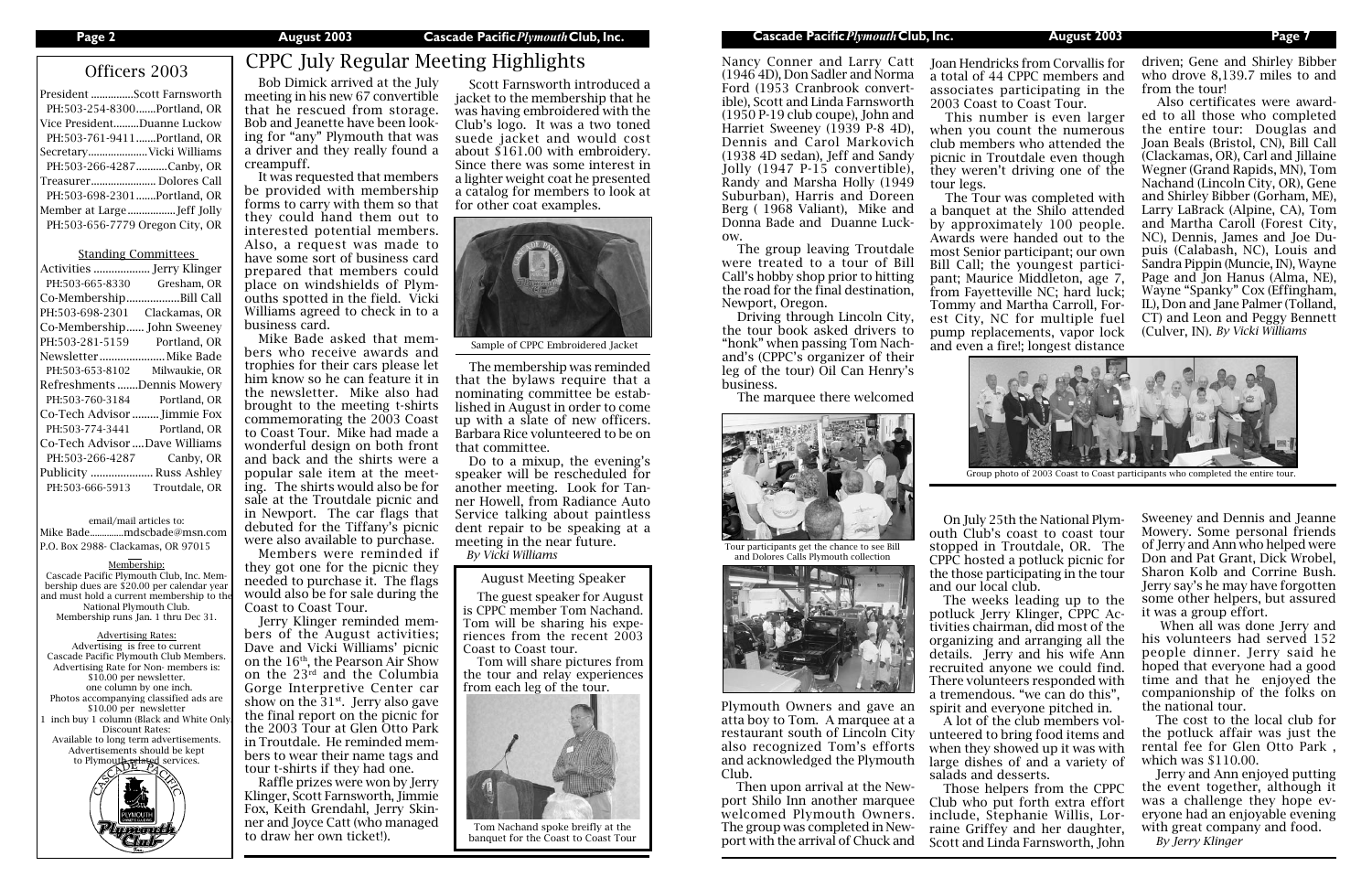**WELCOME TO OUR NEWEST MEMBERS OF THE CPPC**

We would like to take this opportunity to welcome the Club's newest members as follows:

**Herb Watkins** of Vancouver, Washington joined in May and has a 1949 4-door that rumor has is becoming a 2-door woodie under Herb's craftsmanship.

**Randy and Marsha Holly** of Fossil, Oregon joined in June and they recently acquired a 1949 Suburban from Ebay.

**Paul and Debra Shampine** of College Place, Washington joined at the 2003 Tour and have a green 1939 4-door sedan that they brought from Walla Walla on the 2003 Coast to Coast Tour.

**Gary and Arlene Petersen** of Sumner, Washington also joined during the Tour and drove to Walla Walla in their yellow 1937 convertible with a rumble seat.

**Roger and Barbara Thomason** of Portland joined in August and they have a 1933 PD Coupe.

**Jim and Cindy Wilson** of Belling-



ham, Washington, another member of the 2003 Tour joined in August with their 1939 P8 Convertible Coupe.

**Paul and Betty Curtis** of Roseville, Michigan joined the club even though they are not within the geographical region but Paul liked the Club so much while on the 2003 Tour that he wanted to join! Paul had a 1931 PA Convertible, 1935 PJE 4D and his Tour car, a 1965 Sport Fury HT.

**Trevor and Robbie Bagot** of Qualicum Beach, B.C. Canada also recently joined the club and they have a 1942 P-14C adr and a 1968 Barracuda Fast Back.

**Leon and Laurel Bobzien** of Portland, Oregon recently joined the club and they have a 1948 P-15 4 Dr.

Obviously, CPPC members were quite the goodwill ambassadors while on the 2003 Tour as witnessed from the new members that signed up and more are still coming in! We look forward to seeing these new members and their cars in the near future.





2003 Coast to Coast Tour participants at Lolo Pass enroute to Newport, OR and final leg of the Plymouth 75th Anniversary Tour

After three years of planning the Plymouth Owners Club Coast to Coast Tour is a thing of the past.

> Friday morning, July  $25<sup>th</sup>$  it was on to Troutdale, Oregon via Washington's SR-14 along the

CPPC members were well represented on the tour. Not only did we have two members participate in the entire trip from Plymouth Massachusetts to Newport Oregon – Tom Nachand in his 33 PD convertible coupe and Bill Call in his 42 P14 US Army staff car but 22 other members and their various partners resulting in a total of 48 CPPC representatives joined the tour from West Yellowstone, Walla Walla, Troutdale and Newport.

> $(CPPC\text{ President Scott Farnsworth welcomes}$ Tour to Oregon)



Everyone seemed to have a good time.<br>Everyone seemed to have a good time. Gary and their vallow 1937 runble gest convertible. and their yellow 1937 rumble seat convertible

Russ Ashley and his friend Dayton Roth went all the way to West Yellowstone, the first leg of CPPC's responsibility of the tour, towing a car trailer to be available for any breakdowns. Russ was nicknamed "The Coroner" for his availability to assist the "dead" cars. The only time Russ has to assist one of the vehicles was on the way from Missoula to Walla Walla when Tommy Carroll's North Carolina 1946 Coupe needed assistance getting over a steep hill. Even then they didn't have to put the car on the trailer but used a tow strap and the cars wheels never left the ground!

On Thursday, July 24th in Walla Walla, 9 CPPC cars joined up with the tour. Newest members Paul and Debra Shampine (1939 P8 4D sedan) and Gary and Arlene

Petersen (1937 convertible) who were two of the earliest to even register for the tour introduced themselves in Walla Walla. Also joining in Walla Walla was new member Jim Wilson and his son Scott (1939 P8 Convertible Coupe), Dave and Vicki Williams (1947 Coupe), D.J. and Cynthia Freeman (1938 P5 coupe), Bob and Suzanne Talboy (1932 PB r/s coupe), Dennis and Barbara Rice (1951 Belvedere 2D ht), Mick DeSantis and his son Gino (1964 Barracuda), and Jim Simmons and his son Ted and Ted's two stepdaughters Brianna and Taylor (1932 PB 4D sedan).

A total of 26 people represented CPPC in Walla Walla. While in Walla Walla the tour participants were treated to a wonderful picnic in Pioneer Park hosted by two local car clubs with no affiliation with Plymouths, just fellow car lovers wanting to show the overnight guest some wonderful hospitality.

Columbia River.

Some vehicles stopped for a photo opportunity in Plymouth, Washington and then all vehicles met up for lunch at Maryhill Mu-

seum.

Vehicles then crossed the Bridge of the Gods and continued on in to Troutdale on the historic Columbia River Highway with some stopping at Multnomah Falls and Crown Point for spec-

tacular Oregon scenery.

You can imagine what an experience this must have been for those participants from the

eastern and central states!

Once in Troutdale CPPC had a fantastic bar-b-que dinner. A count showed 152 people attended this event! 8 more Plymouths and 20 more people joined the tour in Troutdale. Les and

> Tour Participants Check-in at Potluck.

The Sunbust show sponsored by the Tacoma chapter of Mopars Unlimited was held on July 19, on the grass at Frontier Park in Graham, Washington.

As always there was a large field of beautiful Mopars—this year was no exception with over 295 Plymouth, Chrysler and Dodge vehicles registered.

Pictured (below) are CPPC members Dennis and Barbara



Rice posing with their 1951 Plymouth two-door hardtop and the coveted "Peoples Choice" trophy they won at the 2003 Sunbust Car Show.

"This was a very pleasant but completely unexpected surprise" said Dennis. "I guess there are some muscle car folks who also appreciate the 50's cars."

Dennis and Barbara also took home the first place trophy in

Dennis and Barbara Rice hold "Peoples Choice" trophy

the 50 – 59 Modified class.

Congratulations Dennis and Barbara.

Ray and Virginia Dunn were also at the Sunburst Show in Graham, Wa and entered ther 1937 Plymouth pickup.

Rays '39 was entered in the catagory for moified trucks 1993 and



Ray Dunn holds trophy for "Best Modified Tuck Under 1993

below.

 When the judging was over Ray and his

'37 had won amongst the competition. Ray's '37 is certainly striking when you see it in person. This the lastest in several trophies Ray ans Virginia's '37 pickup has won.

Congratulations Ray and Virginia.

On Saturday August 23, the 3rd annual "5th Street Stroll Through Time" will be held at Vancouver's Pearson Air Museum. See July CPPC newsletter for further information or call:

Larry Catt (360) 896-6694 See You

There!

On Sunday August 31, everyone is invited to the Columbia Gorge Interpertive Center in Stevenson, Washington for the annual Labor Day Show and Shine. The show, hosted by club member Sharon Tiffany who runs the Interpretive Center, last year they

welcomed close to 100 cars, trucks and motorcycles.

On Saturday October 25, CPPC member Pat Brost is organizing a "Cover Bridge Tour". The route will feature 6 Covered Bridges in Marion and Lincoln Counties east of Salem, Oregon.

The route is approx. 180 miles with several other quick stops along the way which Pat says are interesting, including lunch in Mc Clay, OR.

More details later.